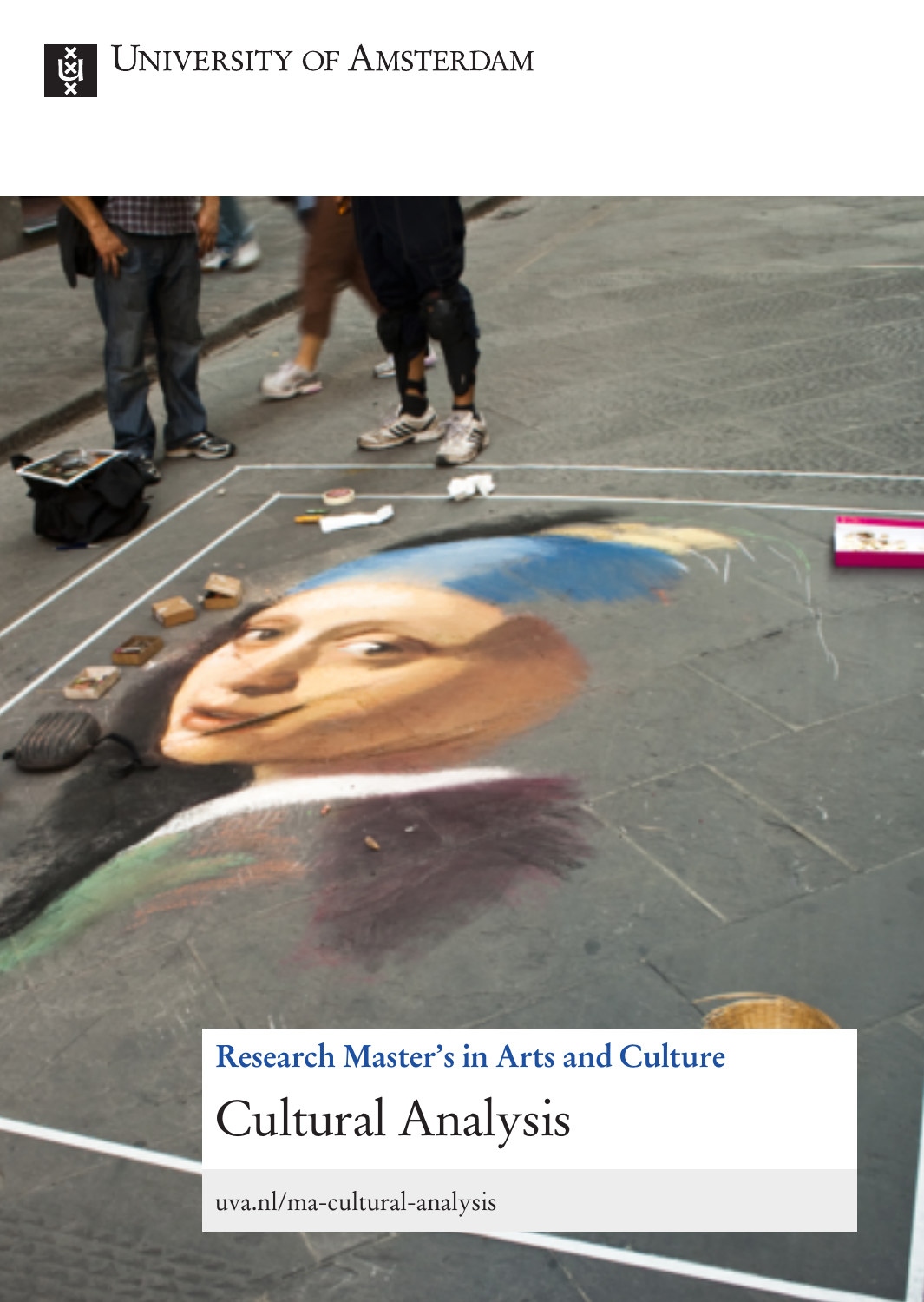## **Dr Niall Martin**



'Cultural Analysis is an interdisciplinary programme dedicated to the academic study of contemporary culture from a broad Humanities perspective. It trains students in the theoretically-informed close-reading of a wide range of cultural objects, including film, music, literature, visual art and new media, but also cultural phenomena, such as populism, precarity and posthumanism.'

Cultural analysis teaches you the advanced analytical skills necessary to explore contemporary cultural phenomena (art, ideas, events, political movements). In this programme, you will learn to see beyond the obvious values and hierarchies attached to cultural objects. Through combining aesthetic sensibility and political engagement, you will gain the critical and analytical skills to help you decode our globalised world. You will study objects and concepts across or beyond disciplines and learn how to formulate research questions that will shed new (social, political, artistic, cultural and theoretical) light on familiar and complex cultural phenomena or institutions.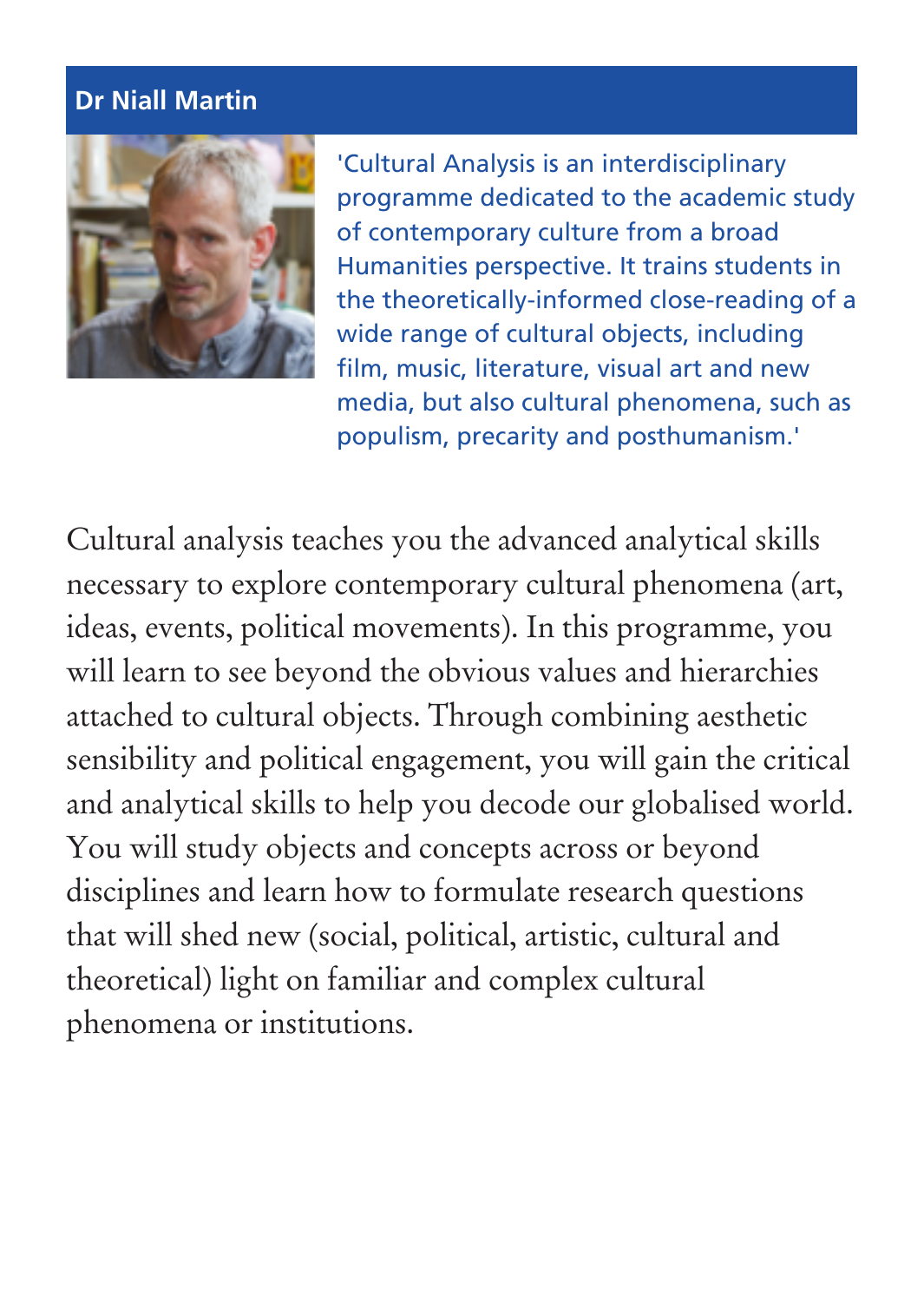# **Career prospects**

This Master's will provide you with a unique foundation if you are planning to pursue a PhD degree in the humanities or in interdisciplinary social sciences, or a career in higher education, journalism, cultural management and cultural institutions (museums, theatre, publishing companies), policy and consultancy or management in nongovernmental organisations and international enterprises. Recent graduates have gone to the US, the UK, Denmark and Portugal. Some have also earned a full fellowship at the Amsterdam School for Cultural Analysis.



### **Spotlight on a course**

**Objects of Cultural Analysis (12 ECTS)** To be able to frame, analyse, and interpret concrete interdisciplinary objects of culture (ie. a film, exhibition, book, museum, demonstration, poem, work of art, television series, and so on); to have a working knowledge of diverse methods of cultural analysis; to be able to collaborate with other students on ongoing research projects; to set up and carry out an independent research project. We will study the importance of the object in interdisciplinary cultural analysis, in particular, the object's interaction with a variety of contexts.